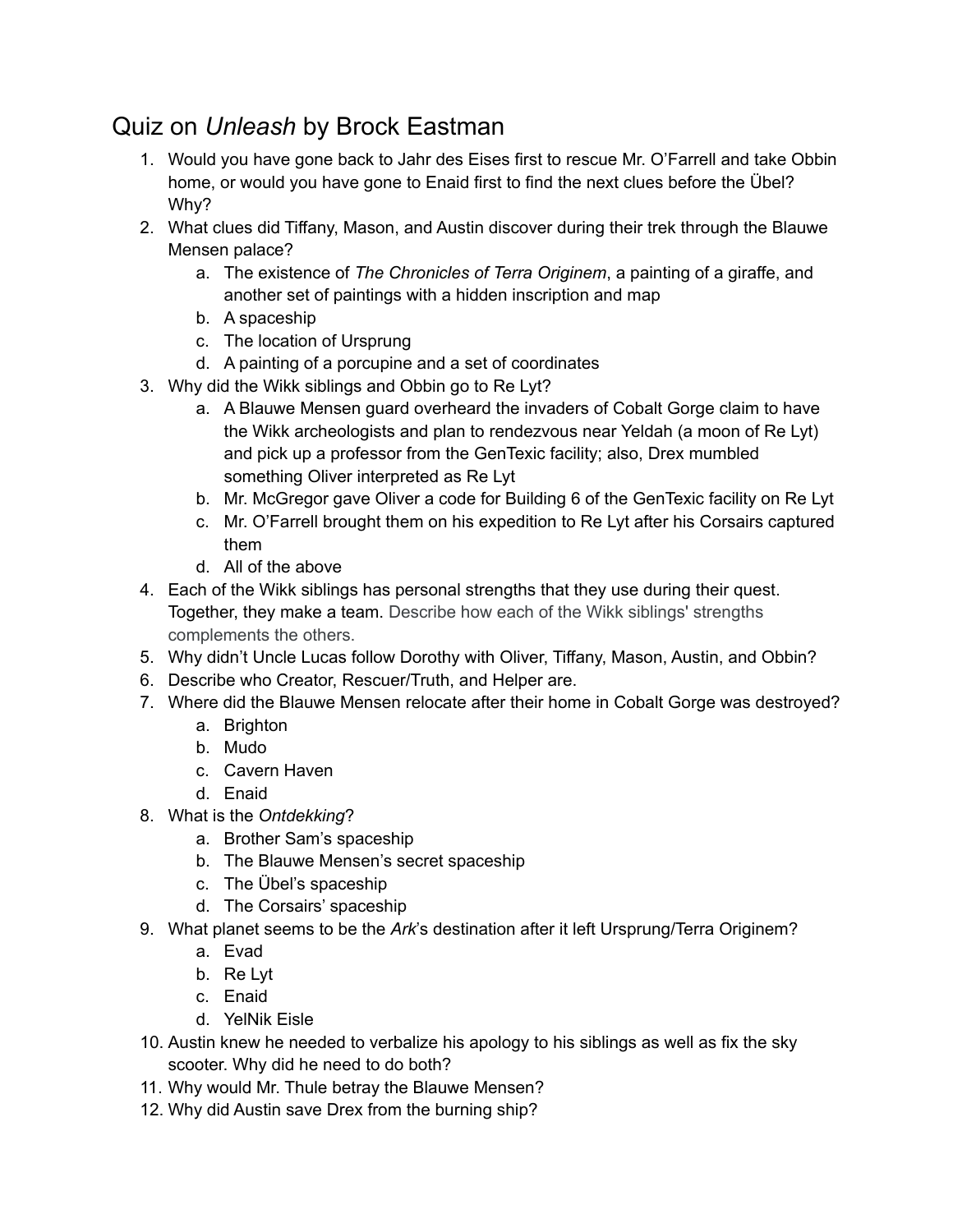- 13. The note Mr. Wikk left in the chess chamber on Evad encouraged Tiffany and Oliver at the beginning of this book and helped them continue their quest. What is it about encouragement that helps people persevere? How can you encourage the people around you?
- 14. Tiffany realized that she couldn't live in fear because it would neutralize her as an asset to the mission. What does that mean?
- 15. Oliver remembered Mr. Wikk telling him that "Strength is allowing your emotions to show without letting them take control." Why is it better to be honest about emotions and weaknesses than to keep up a façade of strength?